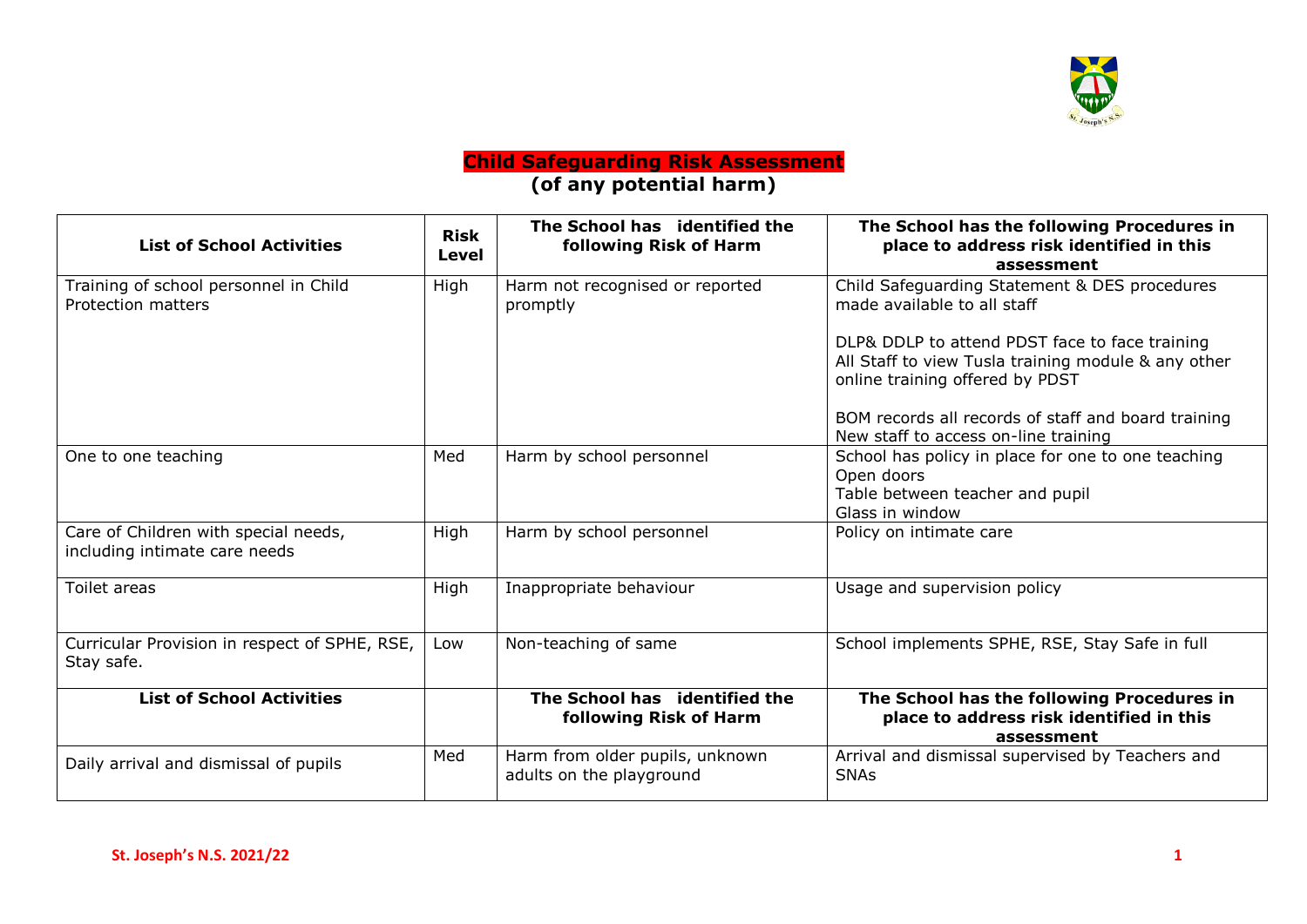

| Managing of challenging behaviour amongst<br>pupils, including appropriate use of restraint | High | Injury to pupils and staff                                                                               | <b>Restraint Policy</b><br>Health & Safety Policy<br>Code Of Behaviour                               |  |
|---------------------------------------------------------------------------------------------|------|----------------------------------------------------------------------------------------------------------|------------------------------------------------------------------------------------------------------|--|
| Sports Coaches                                                                              | Med  | Harm to pupils                                                                                           | Policy & Procedures in place                                                                         |  |
| Students participating in work experience                                                   | Low  | Harm by student                                                                                          | Work experience Policy<br>Child Safeguarding Statement.                                              |  |
| Recreation breaks for pupils                                                                | High | Harm by students                                                                                         | Policy & Procedures in place<br>Supervision                                                          |  |
| Classroom teaching                                                                          | Low  | Harm by students                                                                                         | Supervision                                                                                          |  |
| Outdoor teaching activities                                                                 | Med  | Harm from other pupils, unknown<br>adults on campus                                                      | Policy & Procedures in place<br>Supervision                                                          |  |
| <b>Sporting Activities</b>                                                                  | Med  | Harm by students<br>Possible injuries                                                                    | Policy & Procedures in place<br>Supervision<br>Adequate First Aid Training                           |  |
| <b>List of School Activities</b>                                                            |      | The School has identified the<br>following Risk of Harm                                                  | The School has the following Procedures in<br>place to address risk identified in this<br>assessment |  |
| School outings                                                                              | High | Harm from other pupils, unknown<br>adults on campus<br>Possible lack of Supervision<br>Possible injuries | Vetting of potential venues<br>Supervision<br>Adequate First Aid training                            |  |
| toilet/changing/shower areas in<br>Use of<br>schools                                        | Med  | Harm from other pupils                                                                                   | Adequate supervision<br>Designated changing areas<br>Policies in place                               |  |
| Annual Sports Day                                                                           | Med  | Harm from other pupils, unknown<br>adults on campus<br>Possible lack of Supervision<br>Possible injuries | Policy & Procedures in place<br>Supervision<br>Adequate First Aid Training                           |  |
| Fundraising events involving pupils                                                         | Med  | Harm from other pupils, unknown<br>adults on campus                                                      | Policy & Procedures in place<br>Supervision                                                          |  |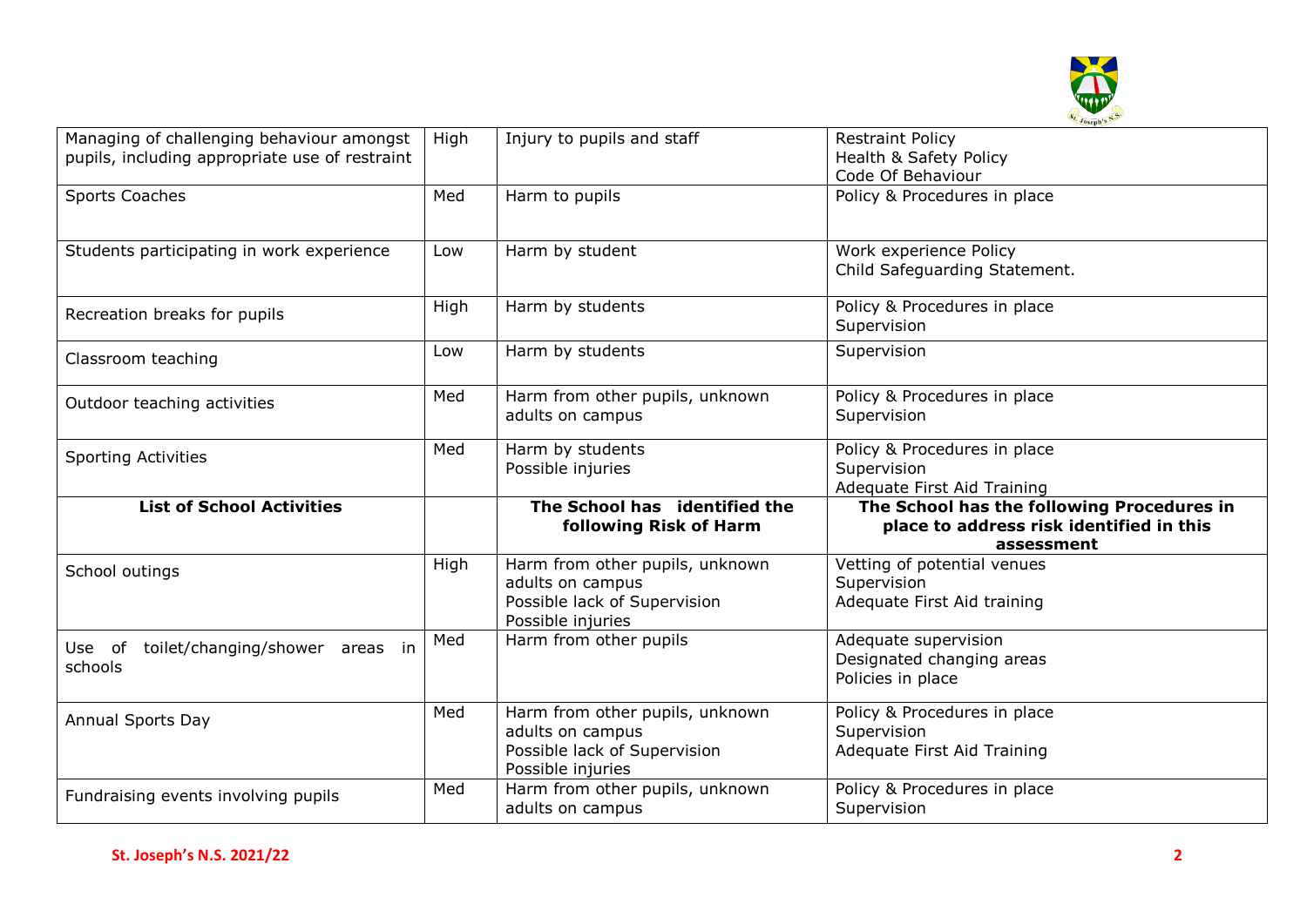

|                                                                                                                    |      | Possible lack of Supervision<br>Possible injuries                                                      | Adequate First Aid Training                                                                                                                                                                                                                                                     |  |
|--------------------------------------------------------------------------------------------------------------------|------|--------------------------------------------------------------------------------------------------------|---------------------------------------------------------------------------------------------------------------------------------------------------------------------------------------------------------------------------------------------------------------------------------|--|
| Use of off-site facilities for school activities                                                                   | High | Harm from other pupils, unknown<br>adults on site<br>Possible lack of Supervision<br>Possible injuries | Policy & Procedures in place<br>Supervision<br>Adequate First Aid Training                                                                                                                                                                                                      |  |
| School transport arrangements including use<br>of bus escorts                                                      | Med  | Harm from other pupils, school<br>personnel & other adults                                             | Policy & Procedures in place<br>Supervision<br>Garda Vetting                                                                                                                                                                                                                    |  |
| <b>List of School Activities</b>                                                                                   |      | The School has identified the<br>following Risk of Harm                                                | The School has the following Procedures in<br>place to address risk identified in this<br>assessment                                                                                                                                                                            |  |
| Management of challenging<br>behaviour<br>amongst pupils, including appropriate use of<br>restraint where required | High | Harm by school personnel<br>Harm from other pupils                                                     | Policy & Procedures in place<br>Supervision<br>Adequate training                                                                                                                                                                                                                |  |
| <b>Administration of Medicine</b><br>Administration of First Aid                                                   | High | Harm by school personnel                                                                               | Policy & Procedures in place<br><b>Accurate Record Keeping</b><br>Adequate First Aid Training                                                                                                                                                                                   |  |
| Prevention and dealing with bullying amongst<br>pupils                                                             | Med  | Non-teaching of curriculum<br>Harm from other pupils                                                   | The school implements Anti-Bullying Policy in full<br>Supervision                                                                                                                                                                                                               |  |
| Training of school<br>personnel in child<br>protection matters                                                     | Low  | Lack of awareness of correct procedure                                                                 | Child Safeguarding Statement & DES procedures<br>made available to all staff<br>DLP& DDLP to attend PDST face to face training<br>All Staff to view Túsla training module & any other<br>online training offered by PDST<br>BOM records all records of staff and board training |  |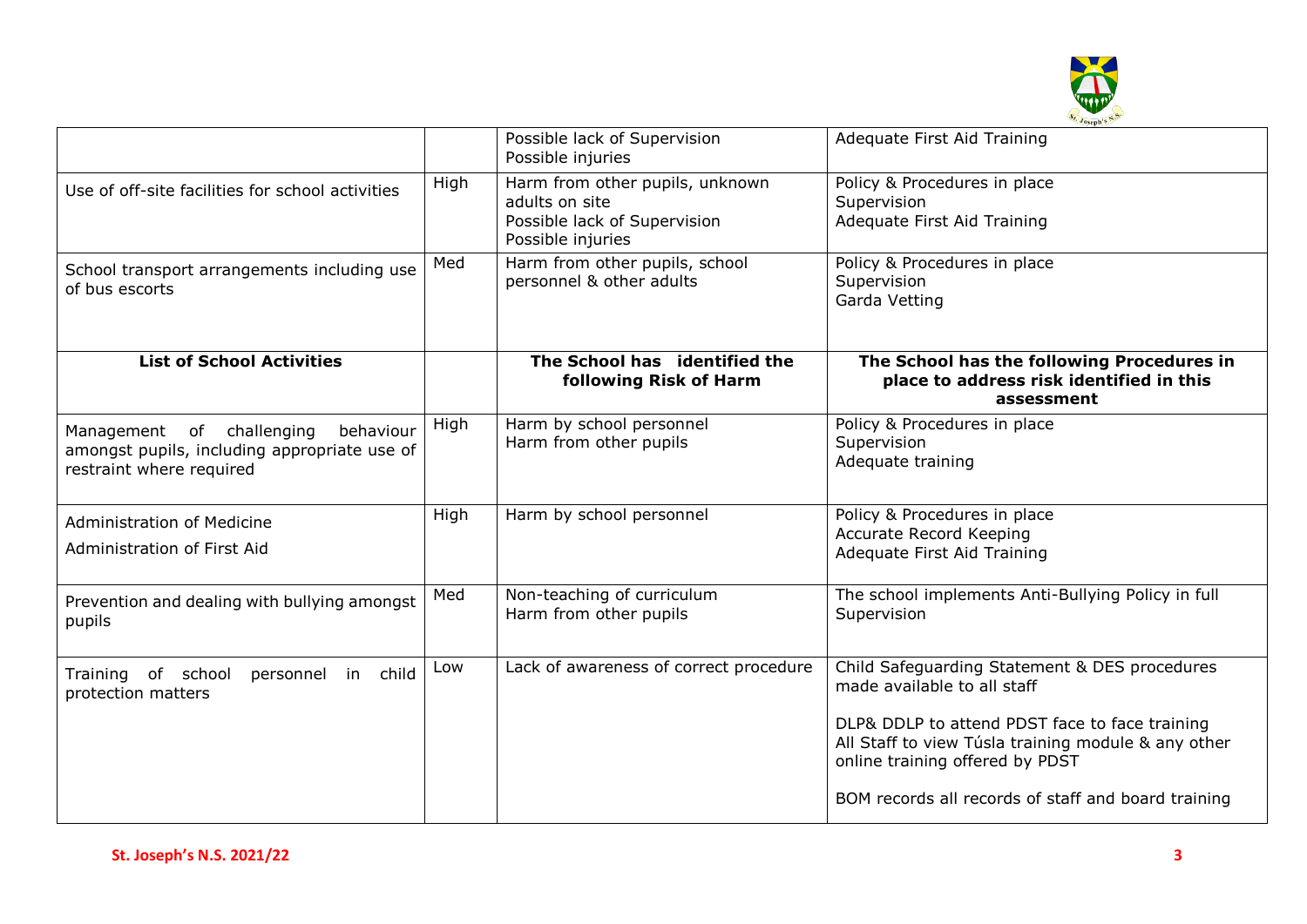

| <b>List of School Activities</b>                                                                                                                                                                                                                                                                                                                                               |     | The School has identified the<br>following Risk of Harm | The School has the following Procedures in<br>place to address risk identified in this<br>assessment                                                                                                                                                                |
|--------------------------------------------------------------------------------------------------------------------------------------------------------------------------------------------------------------------------------------------------------------------------------------------------------------------------------------------------------------------------------|-----|---------------------------------------------------------|---------------------------------------------------------------------------------------------------------------------------------------------------------------------------------------------------------------------------------------------------------------------|
| Care of pupils with specific vulnerabilities/<br>needs such as                                                                                                                                                                                                                                                                                                                 | Med | Harm from other pupils                                  | The school implements Anti-Bullying Policy in full<br>Supervision                                                                                                                                                                                                   |
| Pupils from ethnic minorities/migrants<br>$\bullet$<br>Members of the Traveller community<br>$\bullet$<br>Lesbian, gay, bisexual or transgender<br>(LGBT) children<br>Pupils perceived to be LGBT<br>$\bullet$<br>Pupils of minority religious faiths<br>$\bullet$<br>Children in care<br>$\bullet$<br>Children on CPNS (Child Protection<br>$\bullet$<br>Notification System) |     |                                                         |                                                                                                                                                                                                                                                                     |
| Recruitment of school personnel including -<br>Teachers<br>SNA's<br>Caretaker/Secretary/Cleaners<br>Sports coaches<br>$\bullet$<br><b>External Tutors/Guest Speakers</b><br>Volunteers/Parents in school activities<br>Visitors/contractors present in school<br>$\bullet$<br>during school hours<br>Visitors/contractors present during after<br>school activities            | Low | Harm not recognised or properly or<br>promptly reported | Child Safeguarding Statement & DES procedures<br>made available to all staff<br>Staff to view Tusla training module & any other online<br>training offered by PDST<br><b>Vetting Procedures</b><br>Policy of Parents / Volunteers<br>Policy on Visiting Contractors |
| Use of school premises by other organisation<br>during school day                                                                                                                                                                                                                                                                                                              | Med | Harm by other pupils and adults                         | Policies and procedures in place<br>Supervision<br>Adequate vetting                                                                                                                                                                                                 |
| <b>List of School Activities</b>                                                                                                                                                                                                                                                                                                                                               |     | The School has identified the<br>following Risk of Harm | The School has the following Procedures in<br>place to address risk identified in this<br>assessment                                                                                                                                                                |